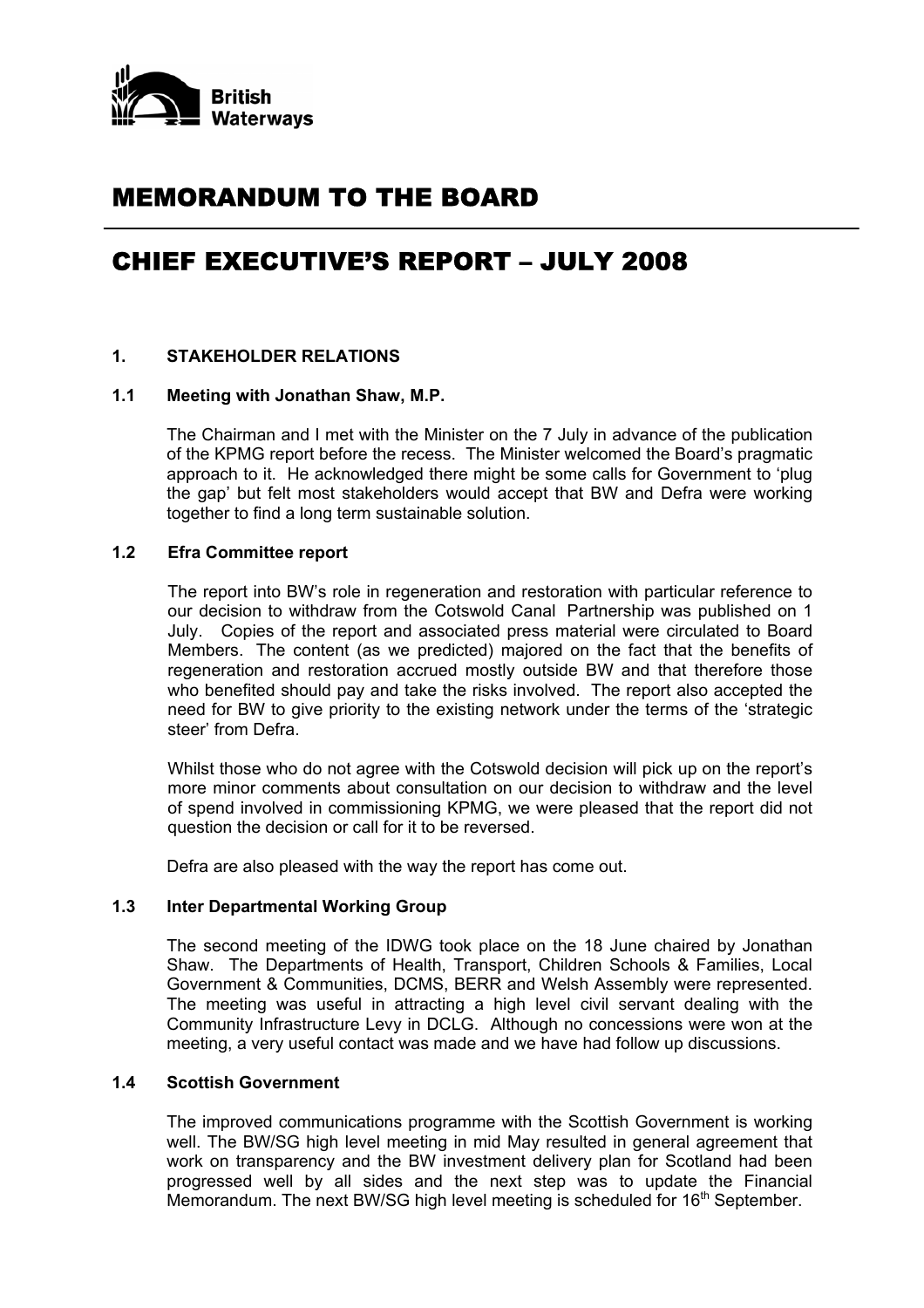A new style Quarterly Update report for the Scottish Government was well received at the BWS quarterly update meeting with SG civil servants in June. The report more effectively reports BWS performance against its business plan within the overall context of the Scottish Government's outcomes focussed approach to performance. In Scotland at central and local government levels, all performance management systems have been aligned to a single, clear and consistent set of outcomes with results which reflect real and meaningful improvements in public services and quality of life for people in Scotland.

## **1.5 British Waterways Scotland Group**

The following new members have joined the British Waterways Scotland Group:

- Ron Hewitt Chief Executive of the Edinburgh Chamber of Commerce
- Ronnie Rusack currently Chairman of Seagull Trust Cruises and prior to that the Owner/Operator of The Bridge Inn as well as being a volunteered advisor to BWS
- David Hastings A development & regeneration professional with 20 years cross-sectoral experience. Currently Executive Director at Strathleven Regeneration Company Limited
- Andrew Gordon Chief Executive of the Canmore Partnership Limited, which is a specialist PFI/PPP company.

## **1.6 Welsh Assembly – Public affairs**

The Royal Welsh Agricultural Show runs from the  $21^{st}$  to  $24^{th}$  July and is a key event in the Public Affairs calendar in Wales. The Deputy First Minister who is our portfolio holder has agreed to meet with us at the show on the  $22^{nd}$  July and this is an opportunity to raise our issue regarding future years funding of the canal repairs. The Minister, Ieuan Wyn Jones AM (Plaid Cymru coalition leader) has been difficult to meet with due to the extent of the responsibilities he has taken on since last May.

Rhodri Morgan, First Minister, has agreed to launch the completion of the Powys Canal Tourism project at the RWAS.

The Minister for Heritage and Tourism will open the inaugural meeting of the Strategy Action Group for the Monmouthshire & Brecon Canal on  $2^{nd}$  July 08. This meeting is focussed on supporting funding bids for the repairs to the canal.

Following a tender process we have appointed an Assembly monitoring service provider which will assist in our PA information and planning.

## **1.7 Inland Waterways Advisory Council (IWAC) Visit**

 The Inland Waterways Advisory Council (IWAC) visited the Chesterfield Canal Partnership on 4 June. The Partnership is seen by IWAC as a best practice model of partnership and cross boundary working, which could potentially be replicated elsewhere. The General Manager was in attendance during the day and evening dinner.

## **1.8 Ministerial visits**

We have arranged Olympic boat trips for Margaret Hodge, DCMS minister, and Anne McIntosh, Shadow Defra Minister holding waterways responsibility, in this period. These trips continue to be a powerful way of 'selling' British Waterways to key stakeholders.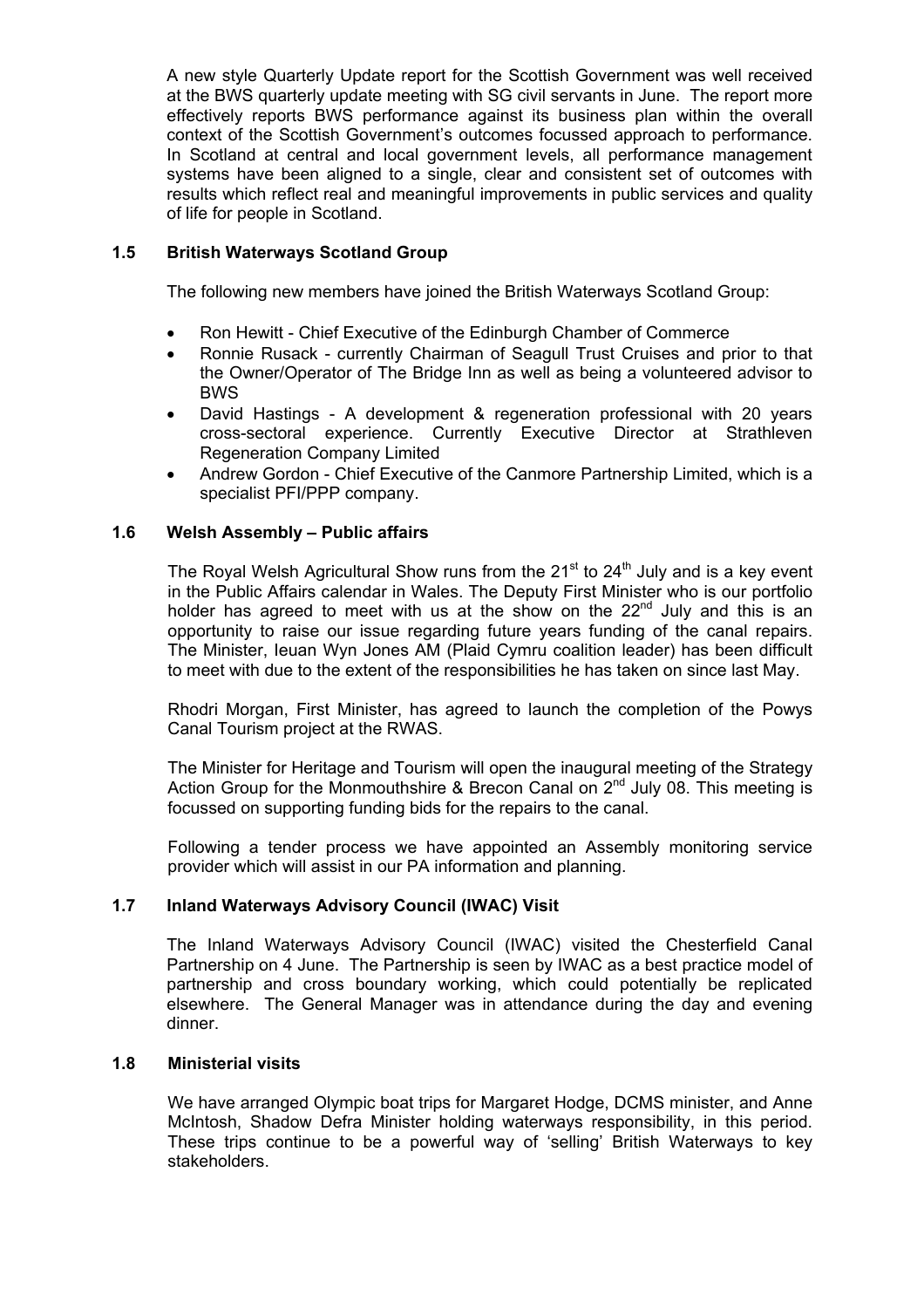## **1.9 Briefing Labour MPs close to the waterways lobby**

Meetings have been held by me and/or Simon Salem with Charlotte Atkins, Linda Waltho and Bob Laxton (who chairs the Parliamentary Waterways Group and is a boating customer).

#### **1.10 Briefing opposition MPs**

We continue to maintain relationships with the Conservative team. Following Robin Evans' meeting with Anne Macintosh (who holds the waterway responsibility) her office is now seeking another meeting to keep up to date on strategy.

We are also taking Teresa Villiers, Shadow Transport spokesperson to the Olympic site on 16 July.

#### **1.11 Annual Meeting - Wednesday 8 October 2008**

This is taking place in central Birmingham. Board members should already have received a 'diary date' email. This year, we will be taking the opportunity to start the wider strategic debate with our core waterway stakeholders. We will hold the traditional annual meeting in the morning and after lunch (and networking) there will be a panel session on *'Waterways in the 21st century'*. The panel will include Carole Souter (HLF Chief Executive) and also consist of Tony Hales, John Gummer, Richard Fairhurst (Editor, *Waterways World*) and another invitee yet to be confirmed.

#### **1.12 BWS Annual Meeting 2008**

The BWS Annual Meeting and other partnership working meetings will take place on 16<sup>th</sup> September 2008 at The Point Hotel, Edinburgh. The BW/SG High Level meeting will take place in the morning. The Scottish Canals Development Group will meet for a working lunch. The BWS Annual Meeting will be held at 3pm followed by an MSP reception in the Garden Lobby of the Scottish Parliament from 6.00pm to 8.00pm. The Transport Minister, Stewart Stevenson, MSP has agreed to address the MSP Reception.

## **1.13 Community Infrastructure Levy (CIL)**

Simon Salem has met and briefed Paul Richards, Special Political Advisor to Hazel Blears, Secretary of State at DCLG. The meeting allowed us to explain our needs and concerns with regard to the regulations being draw up shortly for the implementation of CIL.

On the same topic, Simon Salem and Heather Clarke (Head of Planning) have also briefed Clive Betts (who chairs the APG on Urban Development) is MP for Sheffield (Attercliffe) and who was the guiding spirit behind amendments to the Planning Bill recently. He has offered to discuss BW's case with John Healey, the minister responsible for the Bill.

We are planning meetings with the DCLG team implementing the Bill as well as other bodies with similar interests (e.g. Network Rail).

## **1.14 Town and Country Planning Association (TCPA)**

As part of our communications strategy relating to influencing funding from local authorities, British Waterways has become a corporate member of TCPA. As well as access to TCPA contacts to help with lobbying, the membership includes an agreement to publish a TCPA- badged piece of research on the value of waterways in planning terms.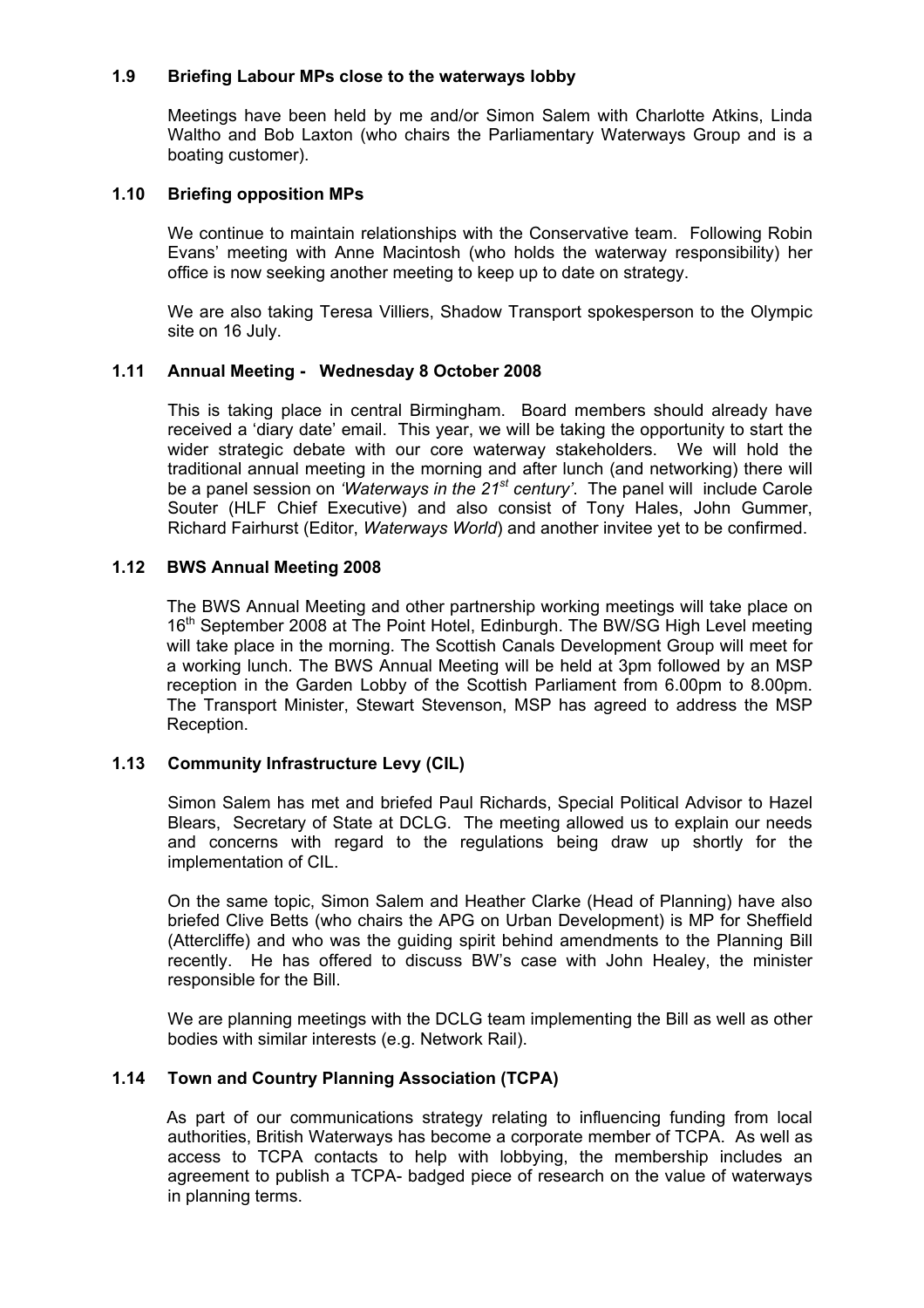## **1.15 Welsh Language Scheme**

The Welsh Language Act states that all public bodies providing services to the public in Wales have to prepare a Scheme setting out how they will provide those services in Welsh. We published our Scheme on 2 April 2007.

Since publication, senior managers have been briefed on their role in implementing aspects of the Scheme and have helped to produce an Action Plan, which has been agreed with the Welsh Language Board. The Action Plan states how we will comply with the Scheme and who is responsible for each aspect in the business.

The Scheme has been widely promoted internally and a scoring system has been introduced to assess whether documents need Welsh translation prior to publication. A greater amount of Welsh language has been introduced on our websites. We have also included it in our new customer service standards: 'BW can communicate with customers in Wales, in the Welsh Language'. We are looking at our IT and customer contact systems to see how we best record and action requests for communication in Welsh in the future.

The Action Plan has been reviewed with the Welsh Language Board twice since implementation, and they have been very positive about our progress.

## **1.16 The Waterways Trust**

The refreshed museum in Gloucester reopened at the end of May.

## **1.17 Corporate Affairs, London**

 In London the biggest news in this period has been Boris Johnson's victory over Ken Livingston to become Mayor of London. Initial indications are that the new administration views BW and the waterways in a positive light. Tony Hales has written to the Mayor to offer a meeting and we have followed this up by briefing the Mayor's environmental advisor. We have provided a package of opportunities for the Mayor to get involved in which has been well received and we have asked the Mayor to help launch the Olympic waterbus story in August. Mark Bensted has also met the Mayor briefly.

We are promoting BW's involvement in this month's London Festival of Architecture. Boat trips to the Olympic Park were featured in local papers, with several trips sold out.

## **2. MARKETING & CUSTOMER SERVICE**

## **2.1 Customer Service Standards**

An advisory panel is to be established to assist in the future development of standards. This will comprise nine customers (three boating trade, three private boaters, three non-boaters) and three BW people. The group will be chaired by Simon Salem.

The first comprehensive quarterly report on performance against these customer service standards, including the results of mystery shops, will be available week commencing 21 July.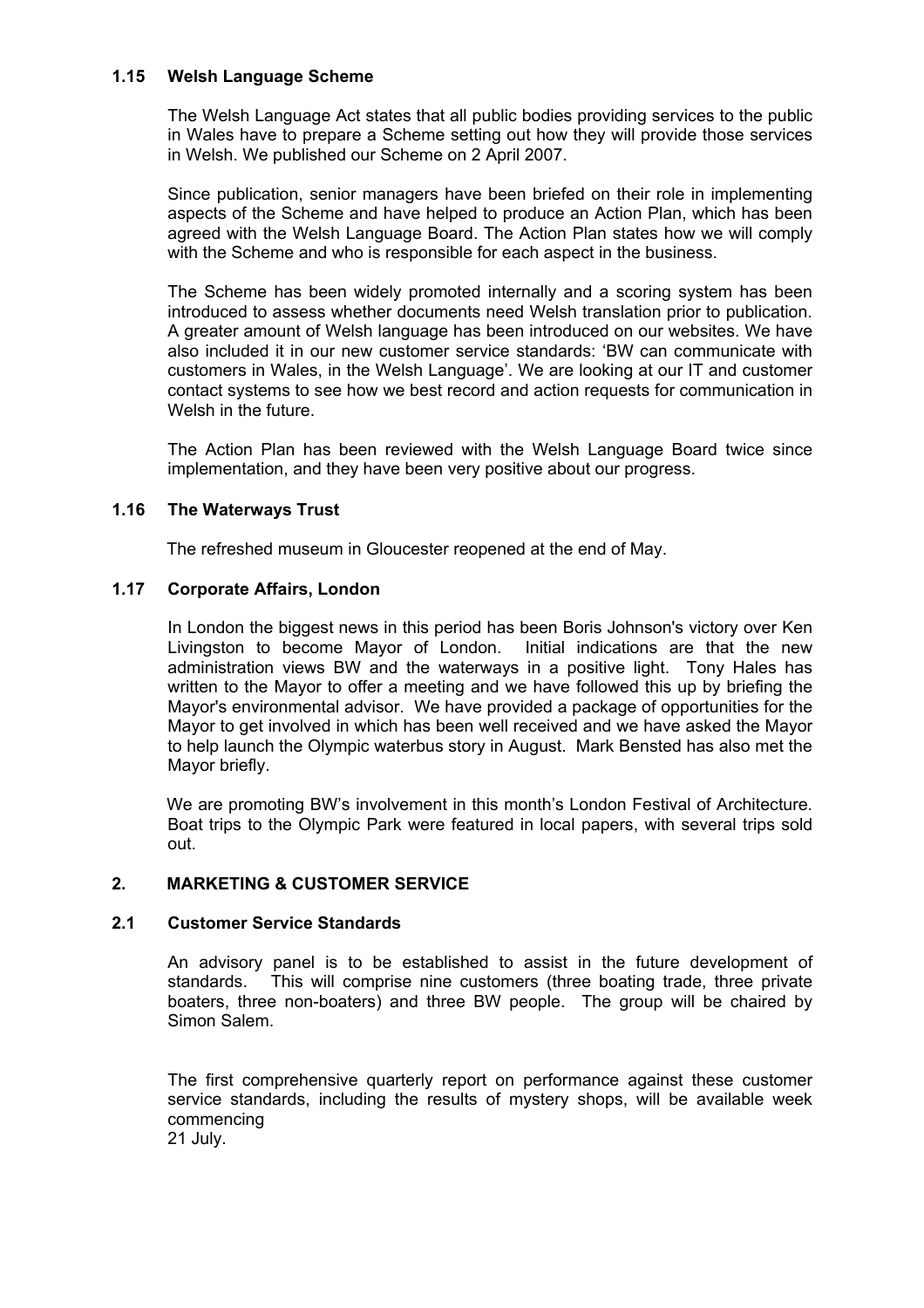## **2.2 Volume of visitors and visits**

Average no of unique visitors per two week research period, Jan to May 2008 – 3m (2007 – 3m). 2008 has proved more consistent across the research periods whereas 2007 spiked from month to month. Results of the 'Yours to enjoy' campaign are expected to show through from July onwards.

The number of visits Jan to May 2008 – 97m (2007 – 98m)

## **2.3 'Yours to enjoy' campaign**

Twelve destinations across the country have been promoted across May, June and July. New destinations this year include Edinburgh, Liverpool, Stoke and East London.

Door drops have been delivered to 1.5million households located close to our destinations and a combination of: billboard posters; telephone box advertising; video-screen short adverts on commuter trains; and promotion staff have been used to change people's perceptions about their local canal or river and persuade them to use waterways as part of their everyday life.

Early research results indicate that awareness of advertising doubled after the campaign had launched (as it did for the October campaign), and likelihood to visit increased. 35% of people said they were more likely to visit their local canal or river after seeing the advertising. 83% liked the advert and thought it created a positive image of canals. A second phase in August will see mini-door drops supported by outdoor advertising across a number of these destinations.

#### **2.4 Complaints data – April to June 2008/09**

During quarter one 2008/09, 142 complaints were received compared with 192 in the same period last year (- 26%). Of these, 123 were first level (local) complaints dealt with by a general manager, or the relevant senior HQ manager. The remaining 19 complaints were elevated from the first level and dealt with at the second level by a director.

98% of first level complaints were responded to within the standard of fifteen working days. The current standard for second level complaints is also fifteen working days but this is less easily achieved and directors often seek complainants' agreement to an extension. The average no of days for responding to second level complaints in the period was twenty-three working days.

In June, the Waterways Ombudsman met me for a discussion on complaints and cases that she had dealt with during the year to March 2008. Her report for that period will be published shortly.

#### **2.5 Media Summary**

We have introduced an email news round-up which is circulated to board members, executive directors, senior managers etc each week so we have drastically shortened the media summary previously offered in the Board papers. The weekly email round-up is not intended as a complete list of all coverage, but rather as an easily digestible overview of both the positive and negative media coverage each week as well as highlighting upcoming stories.

There has been some excellent coverage in the national and regional media over this period with highlights including a feature on Prescott Lock in The Times, coverage of the wildlife survey on BBC Breakfast and the Today programme and a feature on Stoke Bruerne on Radio 4's *You & Yours*.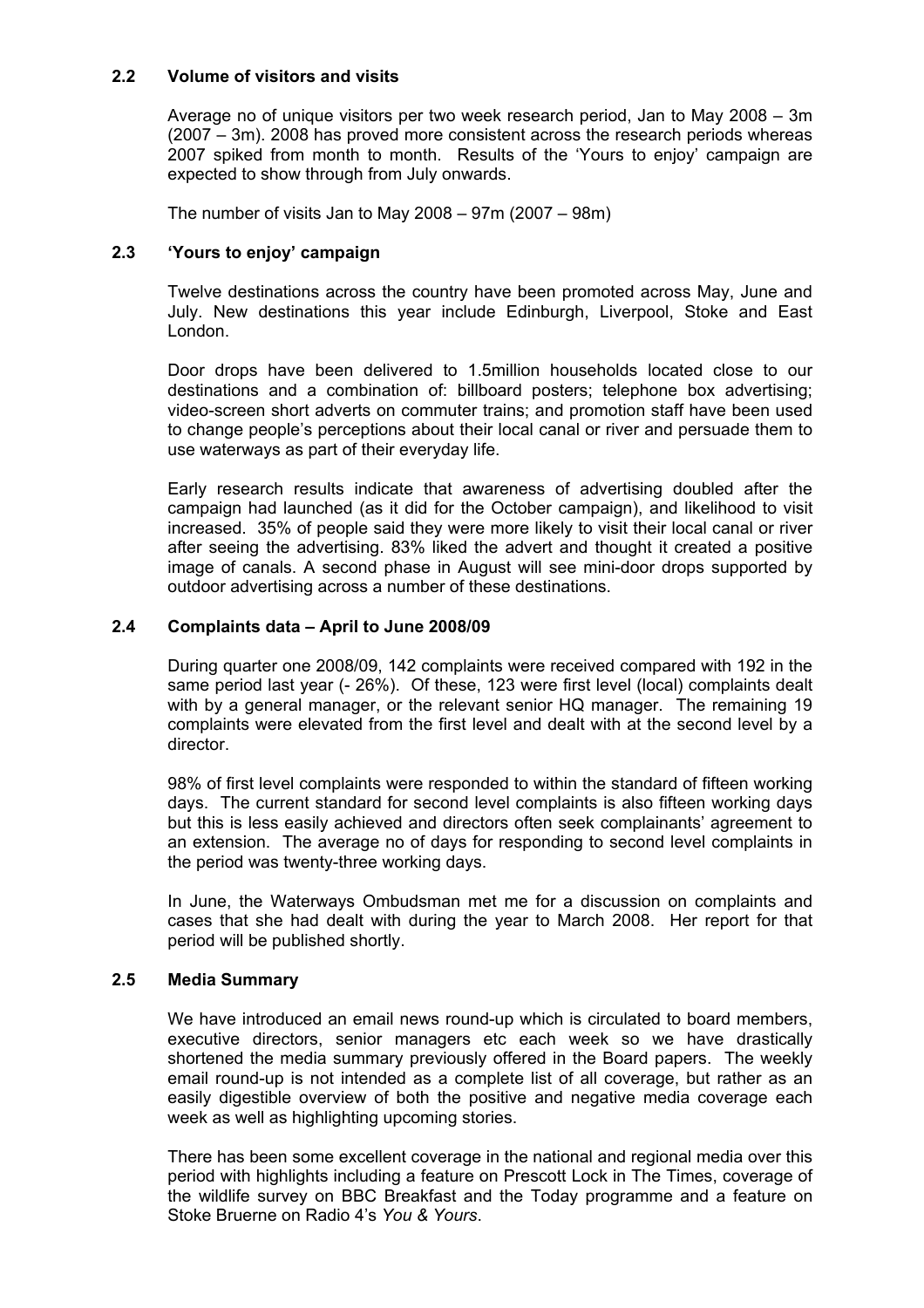On the negative side, the tragic incident with the young girl losing her legs in an accident in the North West received widespread coverage in all the main national and regional media. We have put in place arrangements to make sure that the Board is informed in an appropriate and timely way of likely or actual media interest in any similar instances in future.

## **3. SAFETY & RISK**

#### **3.1 Bridgwater & Taunton Canal – Embankment Leak**

 Recent inspection of Lyng Embankment on the B&T Canal identified a number of potentially very serious leaks in the embankment. On the advice of the Head of Geotechnics we lowered the water level and shut the section of canal for three weeks whilst we monitored the leaks and undertook further investigation works. Having satisfied ourselves the leaks were top leaks we have reopened the canal with a monitoring regime in place whilst we develop repair solutions.

#### **3.2 Worcester & Birmingham Canal – Leak**

 A major leak occurred on the Worcester & Birmingham canal when elm boards over a previously unknown bed valve failed around the afternoon of Sunday 18 May. Within 100 hours: customers were notified, access negotiated, the leak isolated, a repair designed and works completed allowing the canal to reopen before the bank holiday weekend. There has been subsequent positive feedback including a boat hire business who emailed the GM saying, "…*the way that the stoppage was handled was extremely professional with great commitment from all your staff*." Waterway Customer service Award nominations followed and key personnel involved were the June winners.

#### **3.3 Waterway Operatives attacked by Boater**

On Friday 20 June a drunken boater attacked two North West waterway operatives and vandalized a BW vehicle. The police were called and the boater was arrested then released on bail. Both colleagues are currently absent from work due to their injuries. The local team is currently working with legal and central teams to investigate the potential revoking of the cruising licence.

#### **4. LEISURE**

#### **4.1 Foxton Festival**

Foxton Waterways Festival took place at Foxton Locks over the weekend of 14 and 15 June.

The event was organised by the Foxton Locks Partnership to celebrate the completion of a three year, £3m project backed by the Heritage Lottery Fund. The project has included the restoration of the upper canal arm, installation of a viewing platform over the inclined plane, refurbished footpaths and new interpretation.

The festival was open to all with entertainment on offer including historic boats and boat trips, guided walks, costumed characters, children's activities, stalls and a variety of delicious food.

The weather was excellent and along with MEP Roger Helmer and HLF's Emma Syers, I cut the ribbon to declare the upgraded site officially open for business.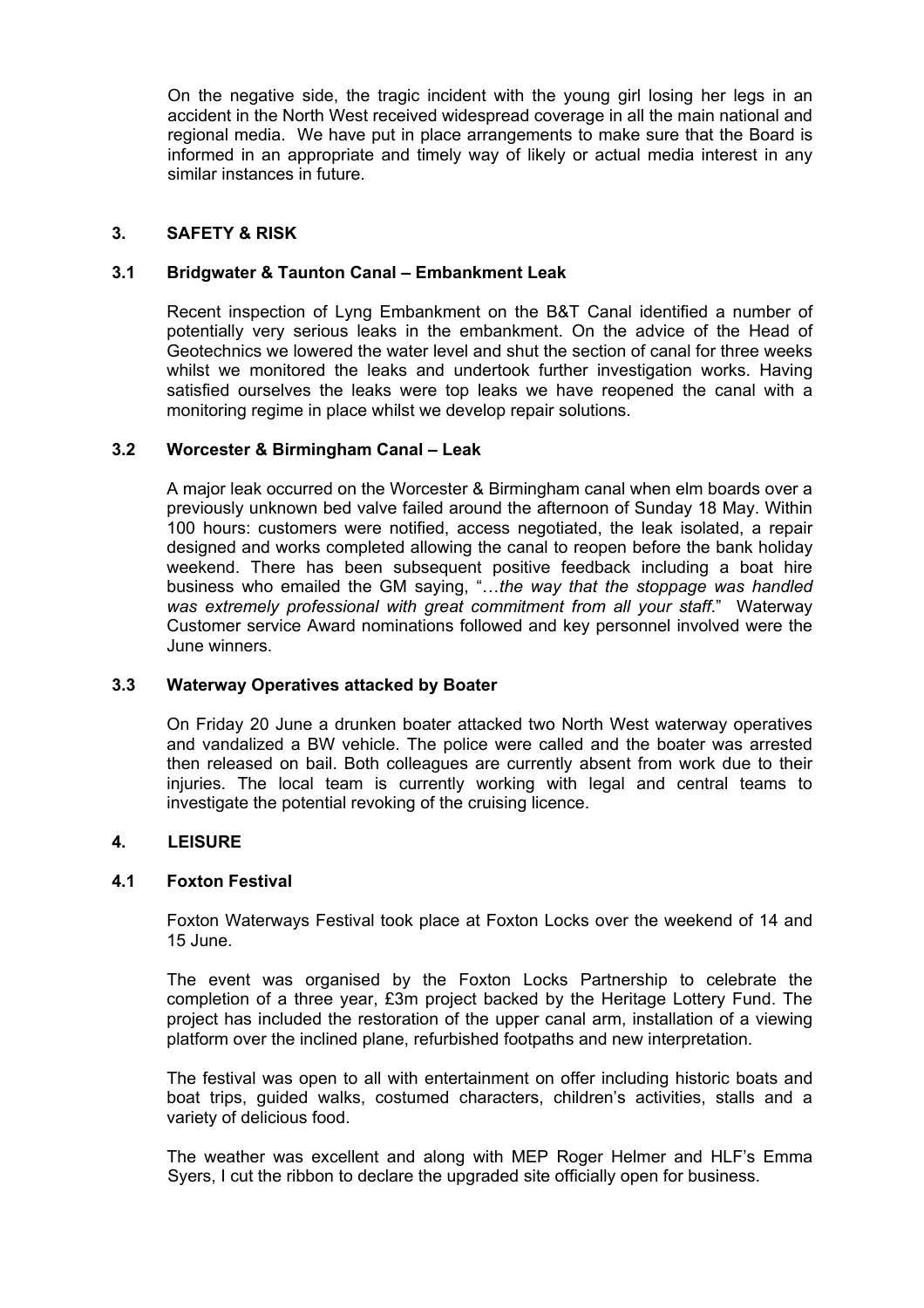## **4.2 Moorings tender trial**

Vacancies continue to be advertised successfully, with average price premiums fluctuating between 14% and 19%.

The aggregated data from the completed tenders is providing helpful insight into the relative demands from the market for different types of mooring site and different regions.

## **4.3 Licence Enforcement**

The additional resources earmarked in this year's business plan for West Midlands and South East business units are in place and beginning to contribute to a higher level of action against evaders.

Consultation on the introduction of a Late Payment Charge has been completed with more or less complete support for a charge. The project to make the necessary SAP changes has begun and we expect to introduce the Charge for licences renewing in December. A '*Licence it or lose it'* campaign has been tested in East Midlands and will be rolled out in the autumn in association with the introduction of the Charge.

#### **4.4 New Marinas Unit**

Despite the economic situation, interest in developing new marinas continues to be high at least for the time being. 23 new Expressions of Interest have been received so far this calendar year. We currently have 124 live applications at various stages in the process accounting for a potential 19,500 new berths.

In the last 12 months 9 marinas have opened providing 1516 new berths. At present, these continue to fill well with boats.

In some parts of the network we are beginning to experience water resource limitations although to date with assistance from the Hydro Team at Hatton and Directors approving additional risk calculations we have not had to refuse any applications.

## **4.5 Crick Boat Show (24th – 26 May)**

This is the second year that REM, our event management partner, has delivered the Crick Boat Show and the third year that we have had torrential rain during the bank holiday weekend! Whilst the show organisation and content is judged by both exhibitors and visitors to have worked well in trying circumstances, the day ticket revenue of £33k Saturday, £12k Sunday, and nothing on Monday gives an indication of how the weather impacted on the show. These total gate receipts (£45k) compare to last years' £63k and an assessed 'good weather' potential of £75-80k. As a result of the weather impact there is likely to be an overall loss in the region of £30k.

During the Show we picked up a sense of nervousness amongst the boat builders particularly. A number of smaller operations are struggling and well established operators such as Sea Otter (Derbyshire boat builder) have reached the point where they have ceased to trade.

#### **4.6 Lincoln Customer Service Facilities**

Improvements to customer service facilities at Lincoln moorings on the Fossdyke Navigation were officially opened in May. The works have involved the demolition of an existing toilet block with a new facility boasting a full range of amenities including toilets, showers, a laundry and waste disposal facilities built in its place. The works were funded by Lincolnshire Waterways Partnership (£250k).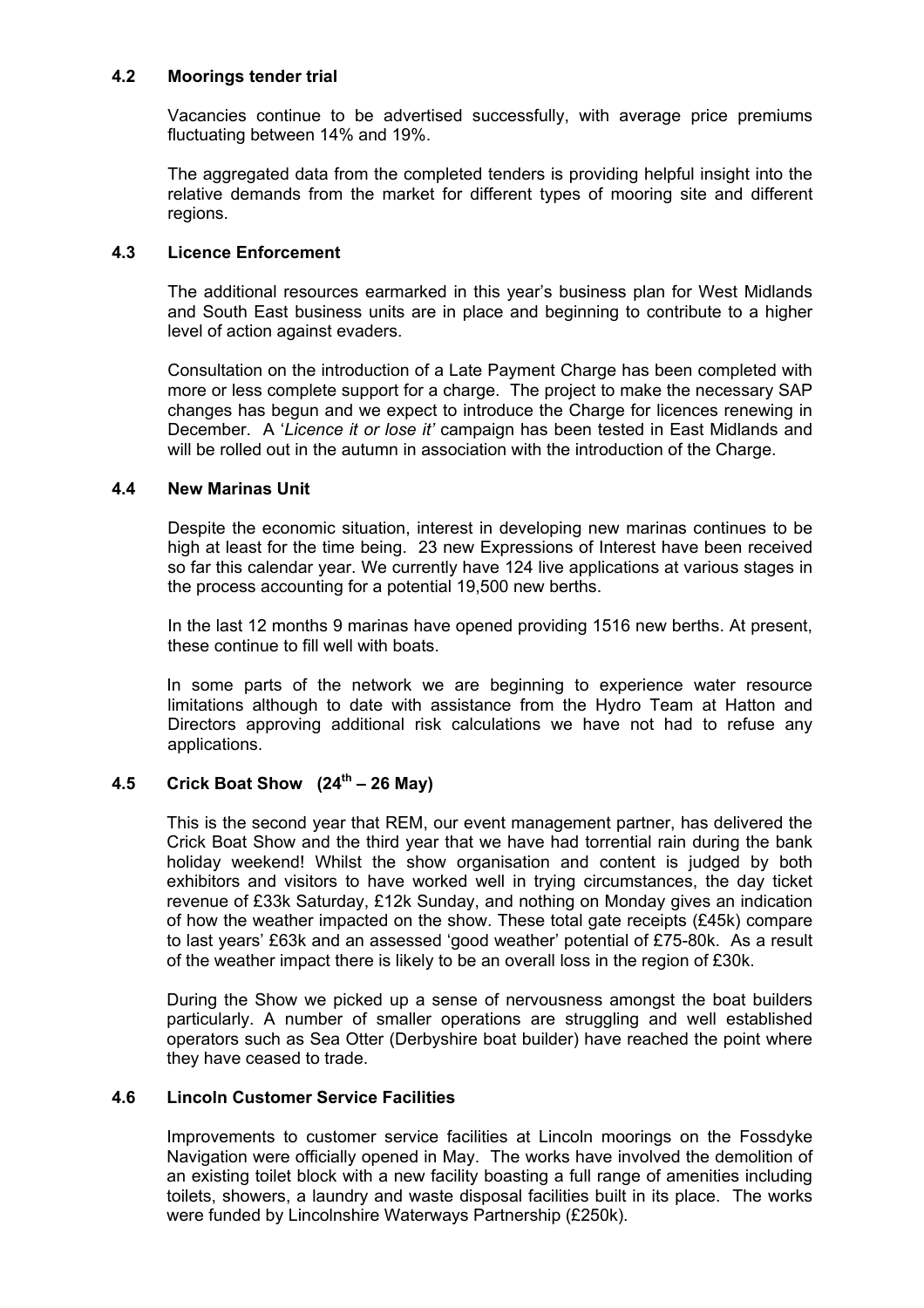The previous configuration of the site required boaters to walk through the British Waterways operational yard in order to access the facilities. The improvements have also incorporated a designated walkway along the Fossdyke which has enabled segregation of the site allowing boaters to walk between the facilities and their boats in safety.

## **4.7 Liverpool – Balloon attraction**

Heads of Terms have now been agreed with Lindstrand Balloon Technologies for a hi-flyer balloon attraction which will be sited in Salthouse Dock in Liverpool. The company is owned by the record breaking aeronaut, Per Lindstrand.

Projected annual visitors to this high profile attraction in its first year commencing April '09, are estimated to be at more than 50k. This will be British Waterways first major leisure development in support of Destination Liverpool.

#### **4.8 Anderton**

The Visitor Centre has been recognised as the leading attraction in the Cheshire area for 'Access for all' at the Visit Chester and Cheshire annual award Ceremony on  $6<sup>th</sup>$ June. The judge commented "The winner is a great example of how a historic feature in complex terrain can be made accessible to a wide range of visitors. The site stood out from the other contenders as a winner".

#### **4.9 Towpath Ranger, London Canals**

 A Towpath Ranger position is being advertised internally. The role will support the work of the Business Development Team in managing the conflict between cyclists and pedestrians and promoting the Two Tings message to towpath users in London. The post is fully funded by Transport for London and will be advertised externally from  $6<sup>th</sup>$  July if there are no internal applicants.

## **5. PROPERTY**

#### **Crossrail – London Docklands**

 Discussions with Crossrail have been concluded and the Bill is on target to receive Royal assent before parliament rises for the Summer Recess. Canary Wharf Group will construct the station on the Isle of Dogs and are in close discussion with us on construction methodology. The construction will produce considerable quantities of spoil with opportunities for revenue generation for BW. Public consultation on the proposed station oversite development will begin on Friday 11<sup>th</sup> July prior to a planning application being made to the local authority. British Waterways has been briefed on the form of development designed by Norman Foster. Subject to agreements being in place, construction of the station box should commence in August this year.

## **6. RESTORATION/REGENERATION**

#### **6.1 Stoke Canals**

The Canals Project Officer, funded through the Big Lottery Fund Reaching Communities, has now been appointed and is working in the Stoke area. The post over the next three years will facilitate community action in the area and will build on the successful Connecting Route ways which undertake the regeneration of the towpaths through the city.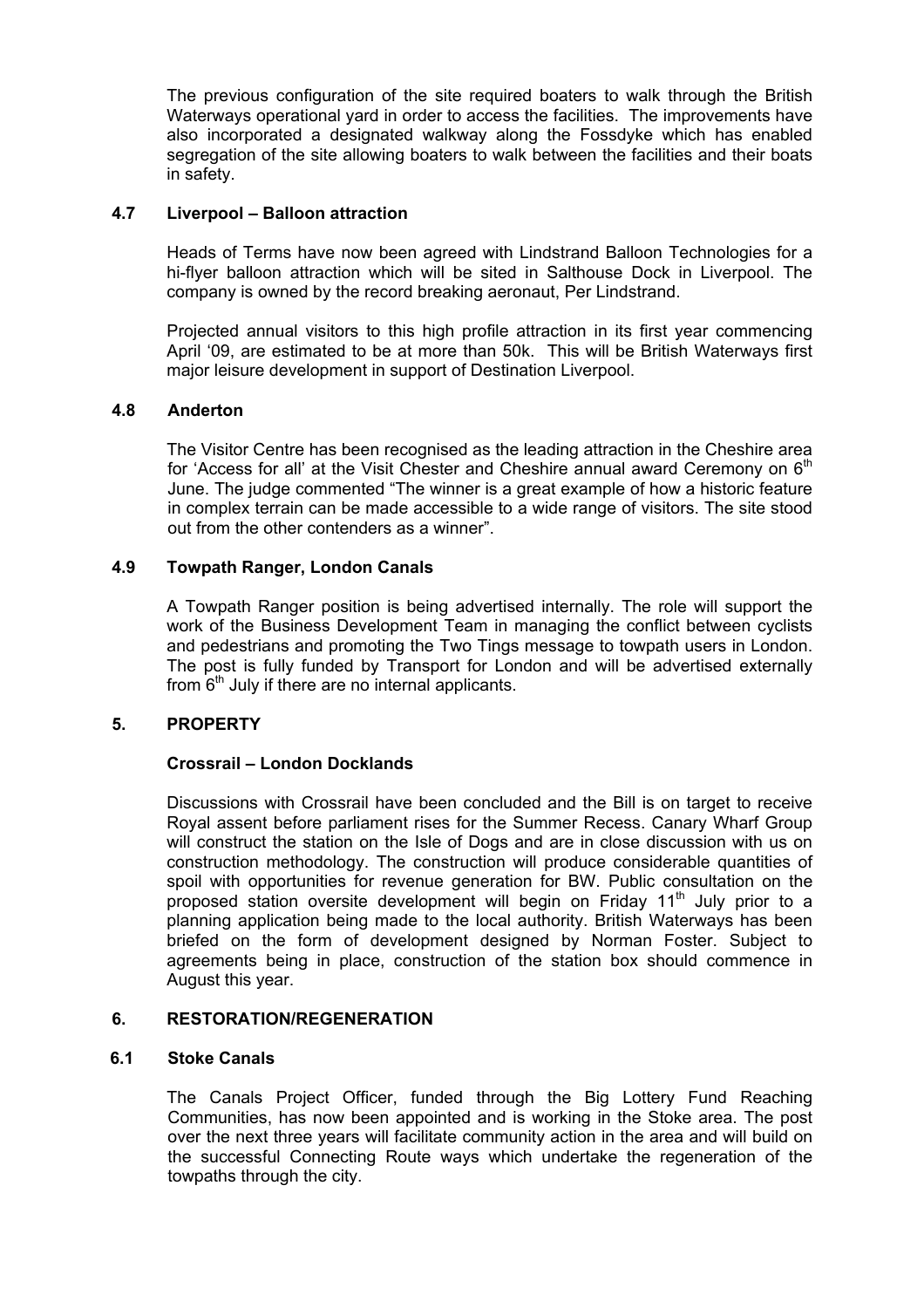## **6.2 Canals in Wales**

After discussion with External partners, a new strategic approach to the waterways in Powys called 'Mid Wales Waterways' will directly link the Monmouthshire and Brecon canal with the Montgomery Canal. It is hoped this overarching approach will unlock funds to both schemes rather than acting in direct competition with one another. Powys County Council – a key LA - have embraced this concept and would like to launch the new framework at the Royal Welsh Show in July.

## **6.3 Victoria Embankment – Sustainability**

Nottingham City Council agreed to negotiate a new 21 year access agreement with BW for the towpath on the Nottingham and Beeson Canal and for the Council to be responsible for the multi user path on the Victoria Embankment extension. At current rates this will require a contribution from them of £20k per annum for maintenance costs.

## **6.4 Tees White Water Course**

Lord Coe was welcomed to the Tees Navigation by the Chairman and General Manager of the Yorkshire Business Unit, to view the operations as well as the newly planned water course. We received the LOCOG certificate to confirm we have been chosen as one of the national training camps sites. Sports England hosted the visit and a selection of water sports activities were displayed along the river. Lord Coe expressed pleasure at seeing the possibility of at least one Olympic Standard canoeing course being available *prior* to the Olympics.

## **7. CORE WATERWAY**

## **7.1 Blue Green Algae – Tring Reservoirs**

The South East Waterway is continuing with blue-green algae management at Tring Reservoirs. We have barley straw in three of the reservoirs as a control measure. The automatic water quality monitoring station is on hire to monitor water quality in the Wendover Arm, using a 24-hour alert system. Weekly algae analysis is carried out in the reservoirs, to enable effective decision making. These measures are all the same as those undertaken last year. This year, we are also undertaking monthly analysis of reservoir nutrient levels to find out more about the cause of the problem, along with a study to determine whether stratification of the waterbodies is a contributing factor. We are also trialling a 'zooplankton refuge' to try and find longerterm biomanipulative control measures for the algae problem. So far this year there have not been any blue-green algae blooms or water quality problems.

One complication is that the police have advised us not to store hydrogen peroxide (used to improve water quality to enable us to supply the canal at critical times), because of potential theft by terrorists. We will therefore be relying on prompt delivery by the supplier if water quality problems occur and we cannot avoid pumping. The effectiveness of this arrangement will be monitored during the summer.

## **7.2 Control of Aquatic Weeds**

We have been approached by John Innes who are keen to undertake research into developing a weed-killer that will more effectively deal with Floating Pennywort. We will update as this progresses.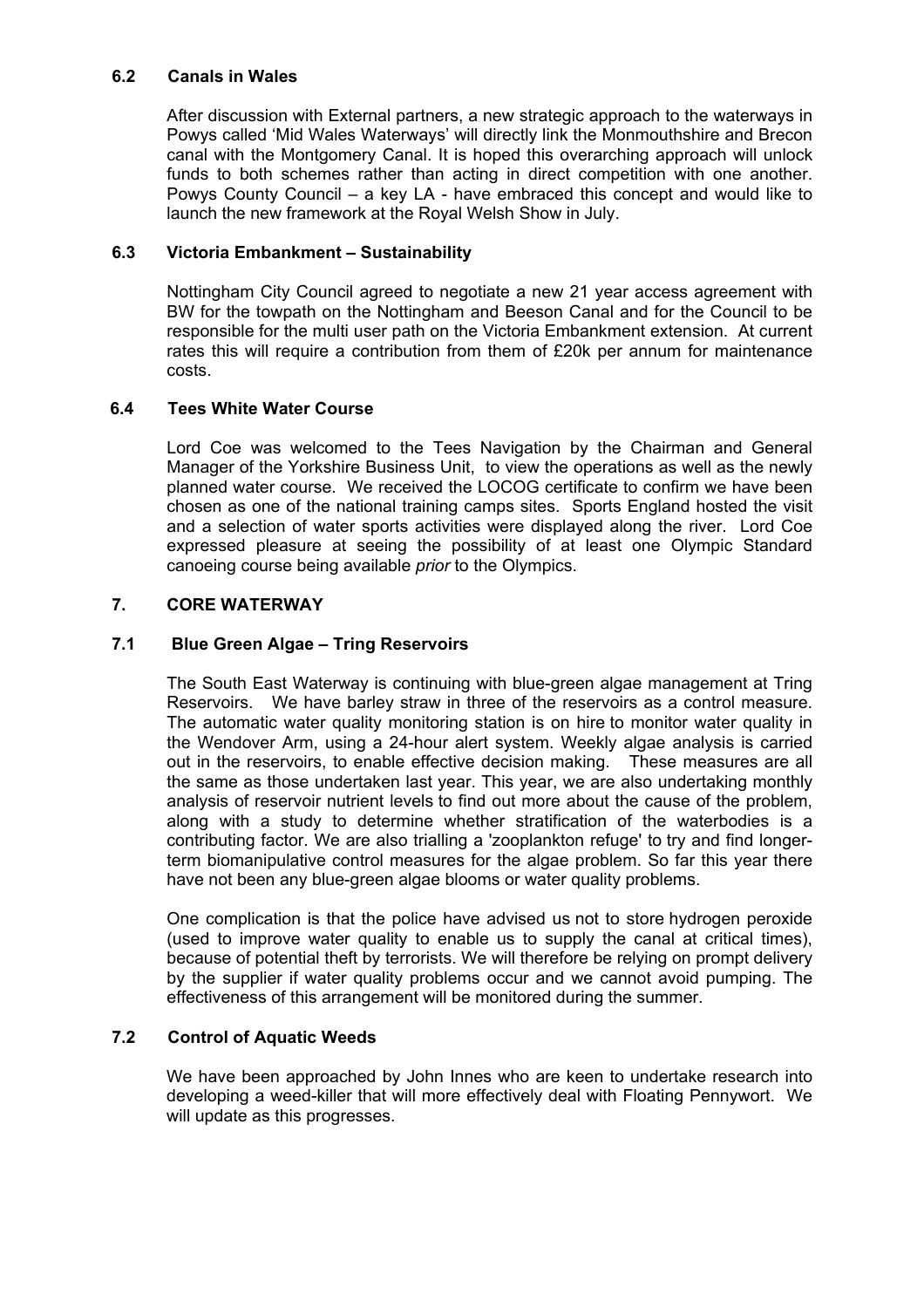## **7.3 Gloucester & Sharpness Canal – New Operating System**

In November 2007 we introduced a new traffic light operating system on the G&S Canal. The system has been unpopular with users and we have received a significant number of complaints since boats started moving in earnest at Easter. One of these progressed to Level 2 and was investigated by Simon Salem, who asked Tony Stammers to undertake an independent safety review of the system. Simon's conclusion was that the new system was no less safe and that we should continue with the current system and review it at the end of the season. We are meeting the MCA on 2 July to discuss the new system with them.

## **7.4 Kennet & Avon Canal – Lock Operations**

In April we launched a consultation into the K&A Canal Lock Operations. It is proposed that the locks at each end of the canal are staffed such that unlicensed craft are not allowed onto the canal. Outside of the staffed hours it is proposed that the ends of the canal will be locked. This is clearly a subject close to the heart of many of our customers as to date we have received 120 emails and letters on the proposals.

## **7.5 Castle Marina Footbridge, Nottingham**

Planning permission has been gained for the installation of a replacement bridge on the Nottingham Beeston Canal to ensure DDA compliance and accommodate a new much used path. The footbridge will be externally funded and Nottingham City Council as financial partners and contributors are undertaking the detailed design and contract preparation and delivery of the works subject to compliance with our brief.

## **7.6 Richmond Hill Retaining Wall, Macclesfield Canal**

Phase 1 to stabilise the existing wall immediately either side of the collapsed length has just been successfully completed by Morrison Construction. Estimated outturn cost will be approximately £115k. Phase 2 of the project to repair the collapsed length is currently in preparation and is planned for winter 08/09 and will require a lengthy navigation stoppage due to the site constraints. Furthermore, the finalised Principal Inspection on the remainder of the wall has recommended that the 200 linear metres of high retaining wall in this locality is re-pointed and buttressed at regular intervals which based on current estimates will be circa £1M.

## **7.7 Water Resources**

In June reservoir holdings on the Peak Forest and Macclesfield Group and Leeds & Liverpool Canal Summit Group fell below water resource risk lines which our hydrological unit applies to them. In the case of the former below the 10% risk line and in the latter the 25% line. The 25% risk line represents a 1 in 4 risk of closure this year. Conservation measures have been put in place and our key B2B partners alerted. There has been a slight improvement in the past week. Elsewhere across the network the position is marginally worse than last year but with no serious issues.